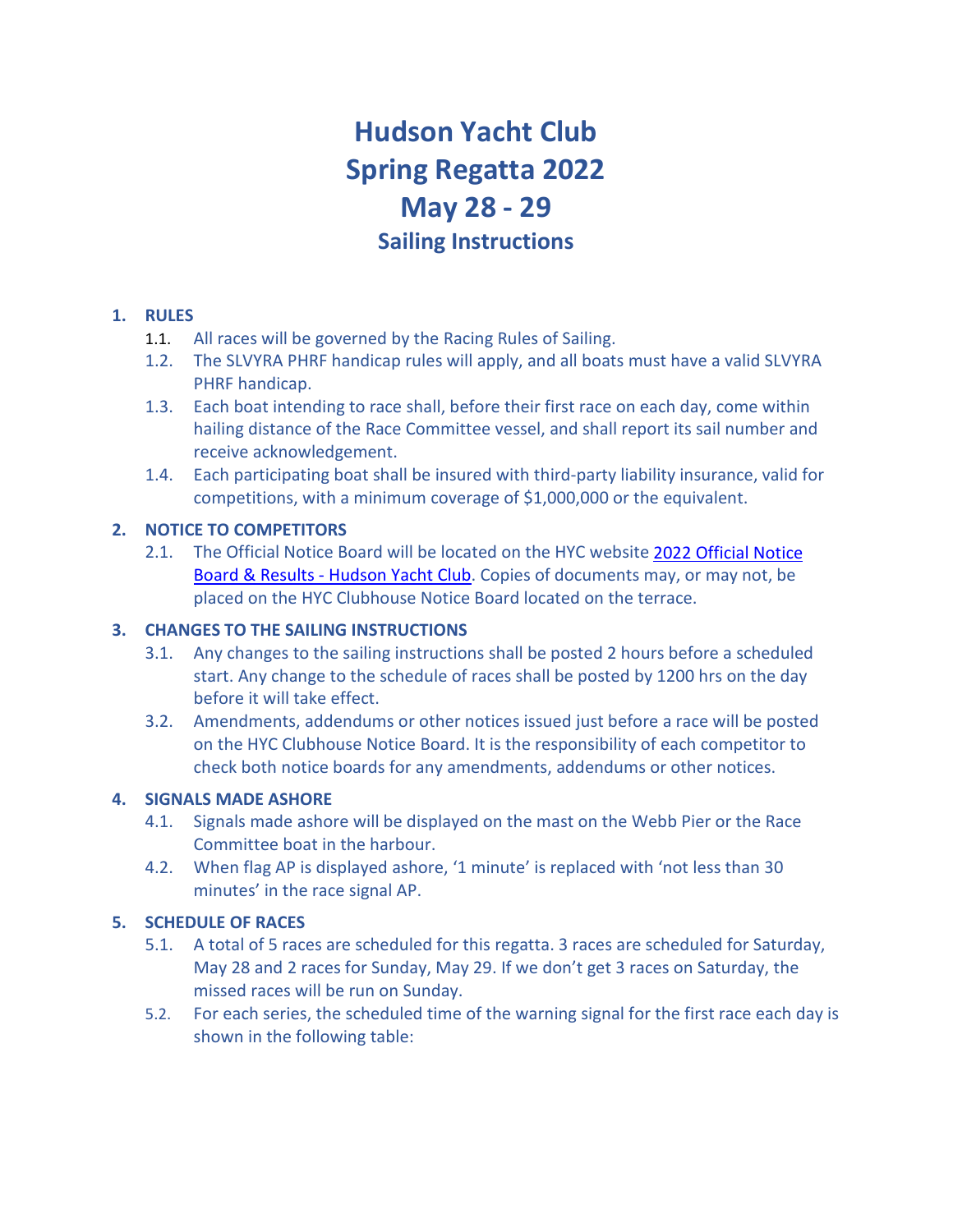| <b>STARTS</b>       | <b>FLAG</b>                          | <b>CLASSES</b>              | <b>WARNING</b><br><b>SIGNAL</b> |
|---------------------|--------------------------------------|-----------------------------|---------------------------------|
| <b>First Start</b>  |                                      | Numeral 1   PHRF 1A, 1B/2/3 | 12h00                           |
| <b>Second Start</b> | <b>Numeral 2</b><br><b>Numeral 3</b> | 122<br>Tanzer 22            | 12h06                           |

- 5.3. When 2 or more starts are scheduled, a General Recall for a starting fleet will result in that fleet starting after the next scheduled start.
- 5.4. When more than one class or fleet is scheduled to start on the same course, the warning signal for each succeeding class or fleet will be approximately one minute after the starting signal of the preceding class or fleet.
- 5.5. When more than one race (or sequence of races, for two or more fleets or classes) will be held on the same day, the warning signal for each succeeding race will be made as soon as practicable following the preceding race or sequence of races. The Race Committee may make repeated sound signals approximately 30 seconds before the warning signal of the succeeding race.
- 5.6. Classes will start in the order defined in 5.2, unless otherwise indicated by class flags on the committee boat or Webb Pier.

# **6. RACING AREAS**

6.1. All races will be sailed in front of HYC, wind direction permitting.

# **7. THE COURSE**

- 7.1. The course shall be indicated on the race course board on the Race Committee Boat or the Webb pier if the race is started from there. Each red or green placard represents a mark of the course.
- 7.2. The first placard identifies the first mark of the course.
- 7.3. Letters on a green background color indicate the mark is to be left to starboard.
- 7.4. Letters on a red background color indicate the mark is to be left to port.
- 7.5. A placard with an X followed by a number indicates the course will be sailed again. Example; W G S X2 indicates the course will be sailed twice; X3 indicates the course will be sailed three times, etc.
- 7.6. The following letters will be used on the placards to indicate the course:  $W =$  Windward  $G = G$ ybe  $L =$  Leeward
- 7.7. A race shall not be shortened to less than two legs of the course.

## **8. MARKS**

8.1. Marks shall be orange or yellow inflatable buoys.

# **9. THE START**

9.1. The start line will be between the mast on the Webb Pier, or a mast on the Race Committee Boat, displaying an orange flag, and an inflatable buoy at the other end of the line.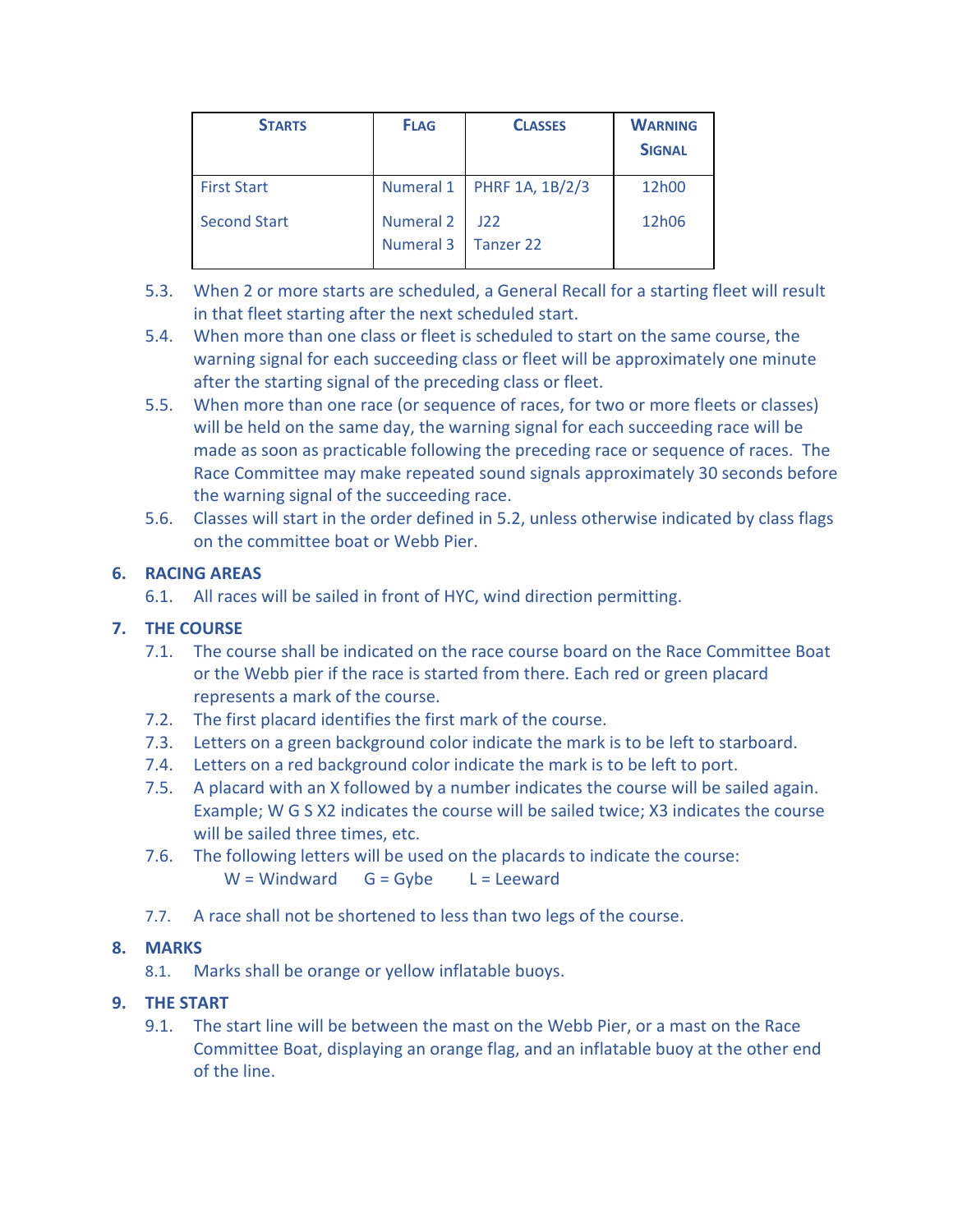- 9.2. If there is an inflatable buoy attached to the stern of the Race Committee Boat, no boat shall pass between the inflatable buoy and the stern of the Race Committee Boat at any time. The buoy and the line to the Race Committee Boat shall be considered to be part of the Race Committee Boat.
- 9.3. Boats whose warning signal has not been made shall avoid the starting area.
- 9.4. A boat starting later than 4 minutes after her starting signal shall be scored Did Not Start. This changes RRS A4 and A5.
- 9.5. In the case of a General Recall for a start, the next starting sequence will not be delayed. This modifies RRS 29.2.

## **10. CHANGE OF COURSE**

10.1. To change the next leg of the course, the race committee will lay a new mark (or move the finishing line) and remove the original mark as soon as practical. When in a subsequent change a new mark is replaced, it will be replaced by an original mark. The new mark may be a different colour.

## **11. THE FINISH**

11.1. The finish line will be between the mast on the Webb Pier, or a mast on the Race Committee Boat, displaying an orange flag, and a mark of the course.

## **12. TIME LIMITS**

12.1. Boats failing to finish within 20 minutes after the first boat in their class sails the course and finishes will be scored Did Not Finish (DNF) without a hearing.

## **13. PROTESTS AND REQUESTS FOR REDRESS**

- 13.1. Boats intending to lodge a protest shall inform the Race Committee Boat upon finishing and provide the name and sail number of the protested boat.
- 13.2. Protests shall be written on forms available at the HYC office and lodged with the Race Officer or Bosun within thirty minutes of the Race Committee Boat's return to the harbour.
- 13.3. The Race Committee Chairman will be responsible for convening a jury of at least two members.
- 13.4. For protests between only HYC boats, the protest shall be heard immediately following the race. Protest hearings will be heard in the sequence officially noted as being received by the HYC office.

## **14. SCORING**

- 14.1. When fewer than 4 races have been completed, a boat's series score will be the total of her race scores.
	- 14.1.1.1. When from 4 to 5 races have been completed, a boat's series score will be the total of her race scores excluding her worst score.
- 14.2. There will be separate scoring for these fleets:
	- 14.2.1.1. PHRF 1A
	- 14.2.1.2. PHRF 1B/2/3
	- 14.2.1.3. J22
	- 14.2.1.4. T22